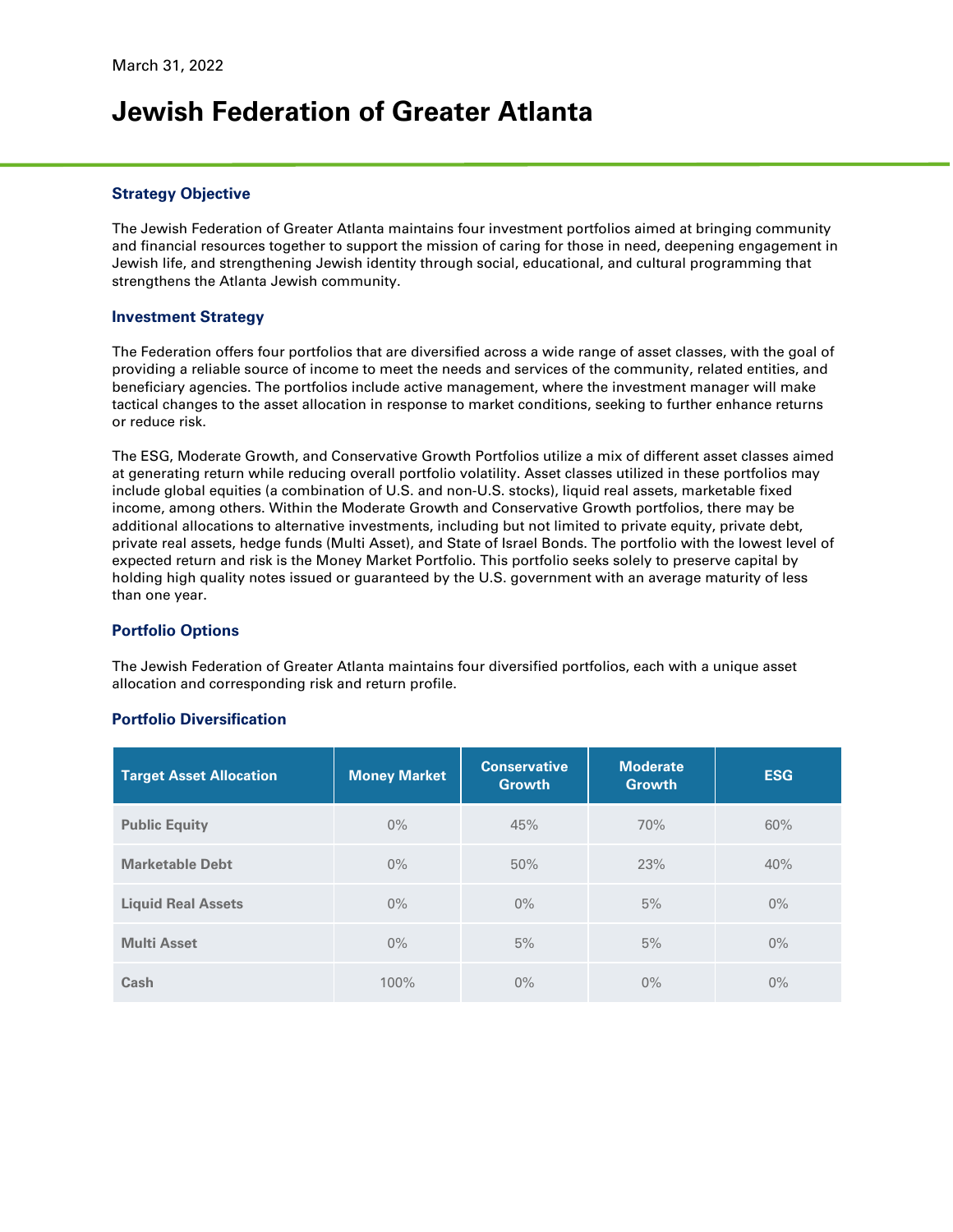# **Jewish Federation of Greater Atlanta**

### **Portfolio Profiles**

#### **ESG Portfolio**

The ESG Portfolio targets investment of 60% in Equity, and 40% in Fixed Income. The ESG portfolio provides donors a portfolio option with a focus on companies and sectors that have positive environmental, social, and governance characteristics, while aiming to exclude investments in tobacco and weapons.

#### **Moderate Growth Portfolio**

The Moderate Growth Portfolio targets investment of 70% in Equity, 23% in Marketable Debt, 2% in Liquid Real Assets, and 5% in Multi Asset. The Portfolio goal is to achieve a net of all fees return of CPI + 4.25% while allowing for additional growth over a full market cycle. As a slightly more aggressive portfolio compared to the Conservative Growth portfolio, this portfolio is expected to generate a higher level of return over a full market cycle.

#### **Conservative Growth Portfolio**

The Conservative Growth Portfolio targets investment of 45% in Equity, 50% in Marketable Debt, and 5% in Multi Asset. The Portfolio goal is to achieve a net of all fees return of CPI + 2.25% while allowing for additional growth over a full market cycle. This portfolio has a higher allocation to fixed income assets and as a result the portfolio is expected to exhibit lower levels of volatility while targeting a modest overall level of return.

#### **Money Market Portfolio**

The Money Market Portfolio seeks to match the return of U.S. 3-month T-bills by investing 100% of the portfolio assets in short-dated U.S. government securities and U.S. government equivalents. The portfolio's goal is to preserve capital with the lowest expected return and volatility of the five portfolios.